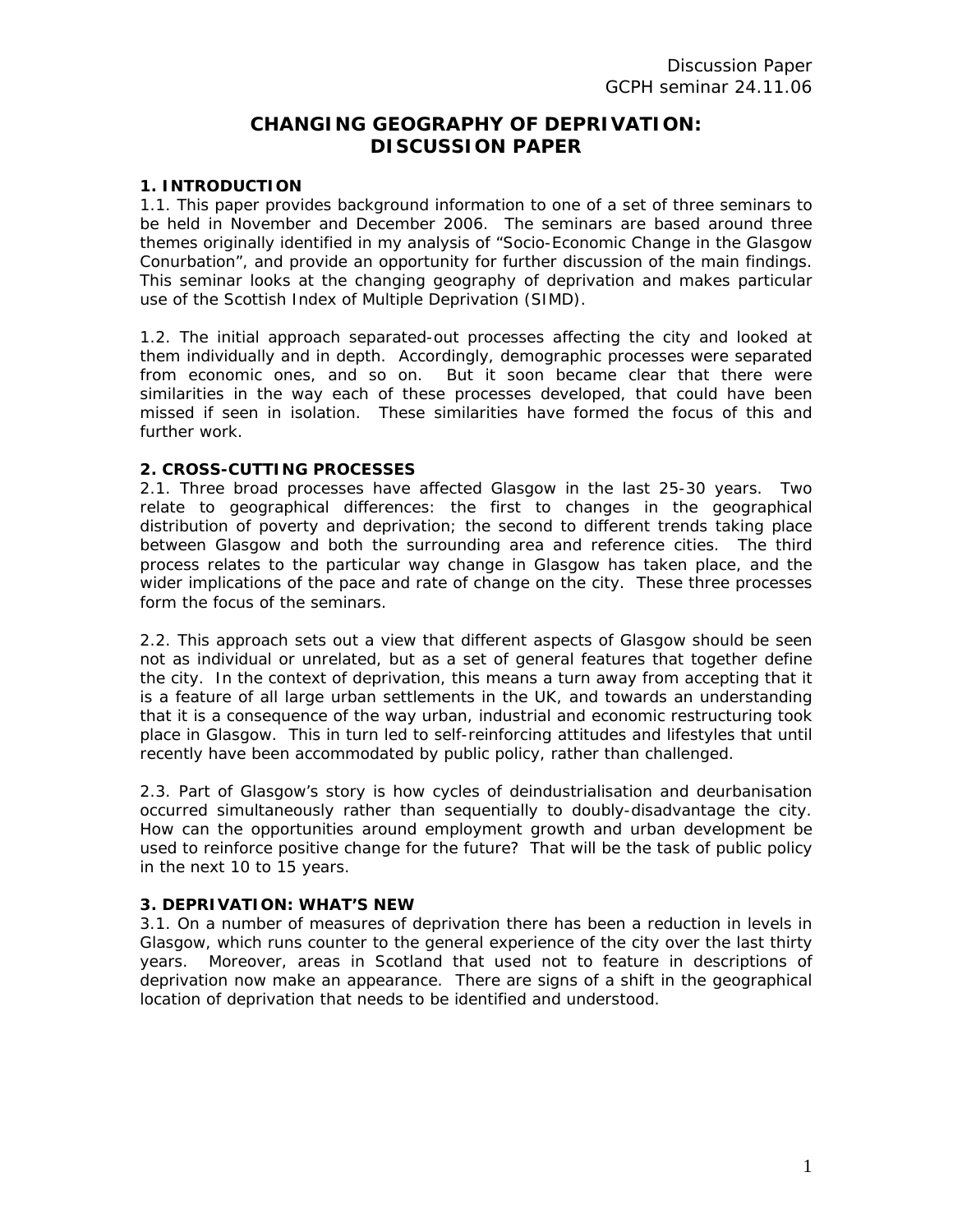3.2. These changes are consistent with the state of the local economy, but there is a subtle relationship between the economy and all aspects of deprivation. At the same time, and in spite of many years of continued investment, there are areas in Glasgow where a strong focus on the housing and wider infrastructure appears not to have had the desired effect. This suggests that the principles underlying area-based strategies need to be reexamined and brought into line with the opportunities that now exist to work with deprived communities.

# **4. DEPRIVATION IN GLASGOW: BENEFIT LEVELS**

4.1. This section focuses on two ways of measuring deprivation: benefit levels and the Index of Multiple Deprivation. Both tell a similar story: rates in Glasgow are high, but are in decline compared to other areas in Scotland. Even so, the dynamics are complicated and the balance between changes in overall levels of deprivation, and changes in the individual components which make up the overall deprivation score, can be difficult to understand.

4.2. The number of people in receipt of benefits is a useful indicator but makes several assumptions: that deprivation affects working-age persons, there are few if any problems relating to entitlement and that people who need support get support. However this approach does describe the growth in the number of persons receiving support. At 1979 there were 36,400 people receiving support in Glasgow, equivalent to 8.2% of the working-age population. This total was made up of 3,100 persons receiving disability support, 8,800 people receiving lone parent support, and 24,500 who were unemployed.

4.3. Twenty years later the position had changed dramatically. By 1999 there were 70,800 receiving a health-related benefit, 25,700 receiving Income Support (which includes lone parent support) and 22,600 who were registered unemployed; equal to 30.9% of the working-age population. The proportion of the working-age population on benefits therefore increased by nearly four times, consistent with the change in the structure of employment in the city and in particular the reduction in the number of jobs in manufacturing. The consequences of this change were and continue to be traumatic and should not be underestimated.

4.4. Since 1999 the number of people on benefits in Glasgow has fallen faster than in Scotland, linked to a strong labour market. By 2006 61,300 were on healthrelated benefits (down by 13.4%), 19,800 on Income Support (-23.0%) and 15,000 registered unemployed (-33.6%). Overall 23.9% on the working-age population now receive benefits: still far higher than the 1979 rate, but a reduction of 22.7% on the 1999 rate. Benefit levels are a useful proxy for deprivation, describing an aspect of a persons' economic situation. However, while these changes are the start of a general improvement, they do not cover all aspects of deprivation such as health and lifestyle behaviour.

# **5. DEPRIVATION IN GLASGOW: INDEX OF MULTIPLE DEPRIVATION**

5.1. On this measure, Glasgow still has the largest level of deprivation in Scotland, and the greatest proportion of an area's population living in deprived circumstances. 46.7% of the city's population live in Scotland's 15% most deprived areas, three times as high as if deprivation was distributed equally throughout Scotland. When deprivation is more tightly defined, Glasgow's share of Scotland's most deprived areas increases. Glasgow has 37.5% of its population resident in the 10% most deprived (3.75 times as high); 23.0% living in the 5% most deprived (4.6 times as high), and 5.7% in the 1% most deprived (5.7 times as high).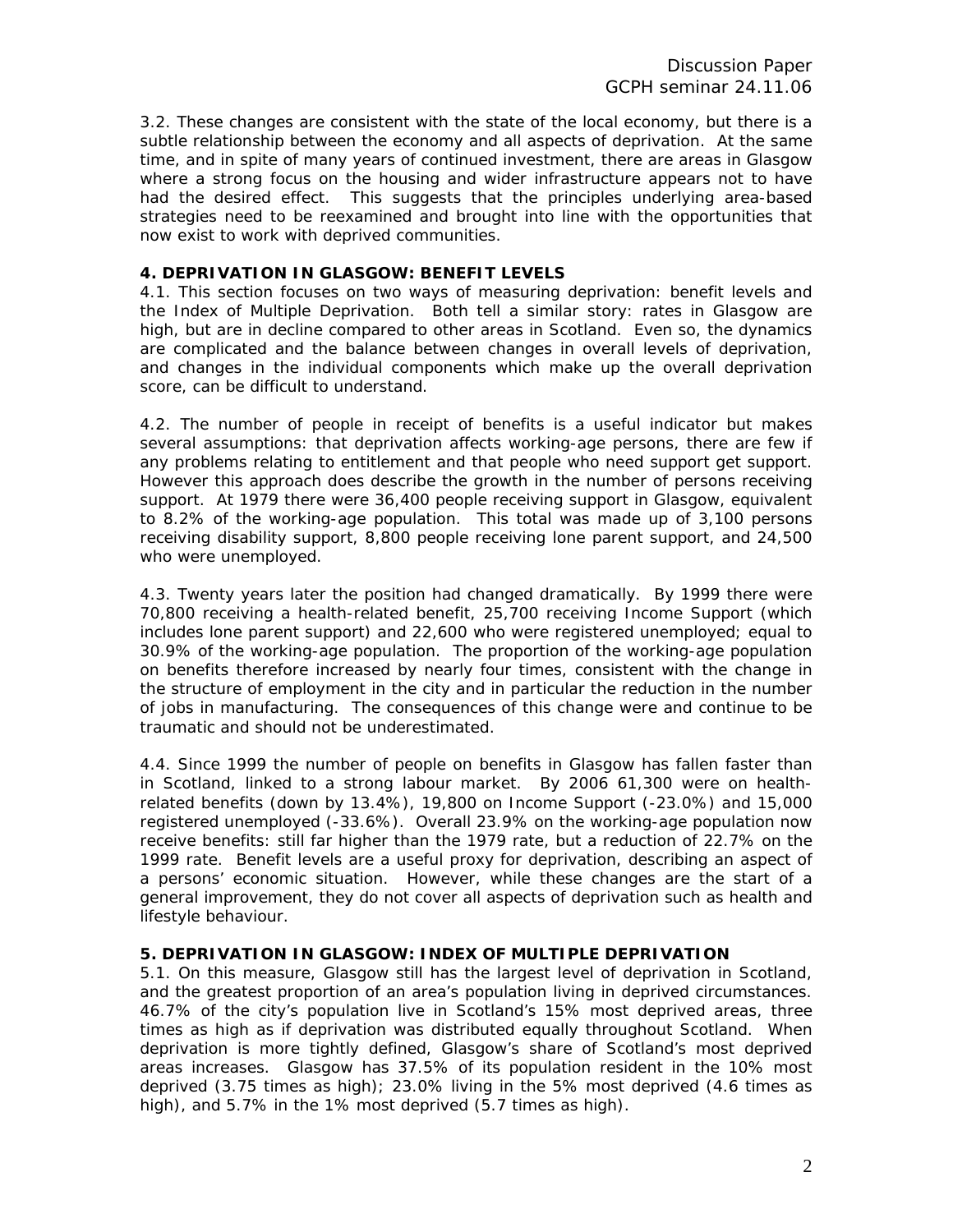5.2. Compared to 2004, however, there have been reductions in the proportion of Glasgow's population living in deprived areas. During 2004-06 the population in deprived areas in Glasgow has fallen: for the 5% most deprived by -28.6% (affecting 53,400 persons); for the 10% most deprived by -19.3% (affecting 51,900 persons); for the 15% most deprived by -12.5% (38,500 persons); and for the 20% most deprived by -8.8% (29,500 persons). These are cumulative figures and show, for example, that 53,400 people who were in the 5% most deprived in 2004 had moved out of that category by 2006. Many of them will have moved to the next category (6%-10% most deprived) but the useful point is that the largest number of moves is from the most deprived categories.

5.3. These changes are at an overall SIMD level. Benefit levels feature prominently in the SIMD and the movement reflects the general reduction in benefit levels already described. However, it is not the case that where an area moves out of the 15% most deprived as defined by the overall SIMD score, then all the components comprising the overall score move in the same way. For example, between 2004 and 2006 38,500 people moved out of the 15% category on the overall SIMD score; but when the health domain is isolated, the number of people moving was higher, at 45,600. This suggests that the link between moves out of deprivation according to the overall SIMD score (weighted in favour of benefit changes) and moves out under the health score is not at all straightforward and requires further analysis.

5.4. Other aspects of this are of further interest. There are signs that areas moving under the health domain moved further than under the overall score: the majority of moves under the health domain were to the 20% most deprived level, while under the overall score most moves were to the 16%-20% most deprived group. Also, while 66 areas moved out of the 15% most deprived under health, only 23 of them also moved out of the 15% most deprived under the overall score, comprising areas in Knightswood, North Maryhill, Springburn and Greater Pollok.

#### **6. DEPRIVATION ELSEWHERE IN SCOTLAND**

6.1. These changes in Glasgow have their counterpart in changes in the rest of Scotland. For overall benefit levels, the large rate of reduction in Glasgow has not been seen in other areas in Scotland. While the rate in Glasgow fell by 19.2% between 1999 and 2006, the overall rate in Scotland was -13.0%, but -10.5% in Aberdeen, -6.9% in Fife, -6.1% in Aberdeenshire and unchanging in either Perth & Kinross or Midlothian. At the same time, the number of jobs rose by 11.1% in Glasgow, by 7.7% in Scotland, but by 2.3% in Aberdeen; and declined in Scottish Borders (-2.9%), Dumfries & Galloway (-4.0%), and Angus (-8.4%). Moreover, while in Glasgow the number of persons in work increased by 48,000, equal to an increase of 24.5% (1998/99 to 2004/05 with a Scottish average of 5.2%) there were decreases in areas like Aberdeen (-12.7%), Inverclyde (-17.5%) and Moray (-8.6%).

6.2. Other signs show that benefit rates in other parts of Scotland have increased. The areas that have increased working-age benefit claimant numbers by over 10%, starting from a base higher than 12.5%, tend to be semi-urban areas often based around traditional or a few large employers, such as nuclear energy (Thurso), fishing (Frazerburgh and Peterhead) or manufacturing (Dunfermline, Glenrothes).

6.3. These trends are reflected in the Index of Multiple Deprivation. While the number of datazones in the worst 5% fell from 226 to 169 in Glasgow, they increased from 1 to 5 in Fife, from 2 to 9 in Aberdeen, from 9 to 13 in Dundee, and from 9 to 17 in North Lanarkshire. Even Edinburgh saw an increase, from 25 to 27.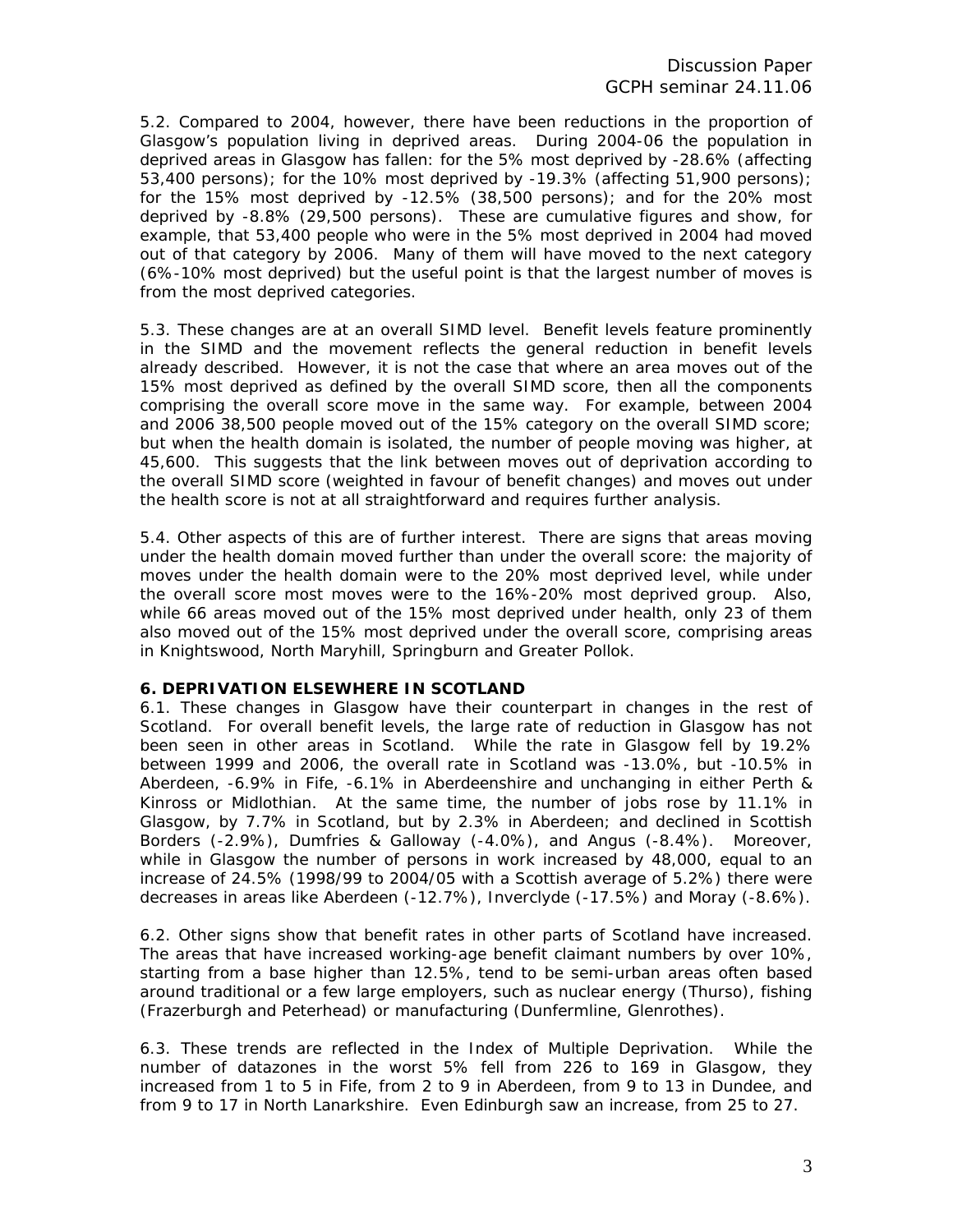# **7. GLASGOW: PERSISTENT AREAS OF DISADVANTAGE**

7.1. While the trends suggest that the general improvement in Glasgow's labour market is having its effect on deprivation scores, it still remains true that multiple deprivation is predominantly a Glasgow phenomenon. When areas simultaneously in the bottom 5% in any four or more deprivation themes are looked at, Glasgow has 89,510 persons in them, more than the rest of Scotland put together (51,730).

7.2. This illustrates a wider problem: in spite of the improvement in Glasgow's relative position, progress in the traditional areas of deprivation in Glasgow has been disappointing.

|                            | <b>IMD 1991</b> | SIMD04 | SIMD <sub>06</sub> | 1991-06  | 2004-06  |
|----------------------------|-----------------|--------|--------------------|----------|----------|
| Castlemilk                 | 75.3%           | 100.0% | 85.9%              | $+14.1%$ | $-14.1%$ |
| Drumchapel                 | 71.6%           | 93.2%  | 77.6%              | $+8.4%$  | $-16.7%$ |
| <b>Greater Easterhouse</b> | 76.5%           | 86.9%  | 77.4%              | $+1.2%$  | $-10.9%$ |
| <b>Greater Pollok</b>      | 58.0%           | 62.0%  | 44.4%              | $-23.4%$ | $-28.4%$ |
| East End                   | 71.4%           | 83.9%  | 78.2%              | $+9.5%$  | $-6.8%$  |
| Gorbals                    | 79.1%           | 100.0% | 87.0%              | $+10.0%$ | $-13.0%$ |
| Govan                      | 50.7%           | 77.9%  | 63.6%              | $+25.4%$ | $-18.4%$ |
| North Glasgow              | 69.3%           | 91.6%  | 74.4%              | $+7.4%$  | $-18.8%$ |

Proportion of Population in 10% Most Deprived

All of these areas have been priorities for the last fifteen years and, in the case of the East End, the last thirty.

7.3. Castlemilk in particular has shown little change. There has been virtually no change in the number of people receiving Incapacity Benefit, in stark contrast with Glasgow and other areas of deprivation in the city. Between 1999 and 2005 the number of Incapacity Benefit claims in Castlemilk fell by 0.2% compared to a citywide fall of 9.6%. The number in Drumchapel fell by 7.7%, in Greater Easterhouse by 8.6%, and in Govan by 14.2%.

#### **8. CASTLEMILK**

8.1. The issue with Castlemilk is that since 1988 the area has received significant levels of investment. For example, by 1999/2000 housing expenditure to the value of £203.5 million had been either made or agreed, £22.0 million on social and community issues, and £13.4 million to fund the Castlemilk Economic Development Agency and other training and employment activities. By 2000/2001 a minimum of £244.5 million had been spent in Castlemilk, and by 2003 over £300 million had been invested and 5,000 new or improved homes had been completed.

8.2. This expenditure has not filtered through to employment levels. The 2001 employment rate in the socially-rented sector in Castlemilk was 28%, compared to a 1991 rate of 33% (although this is for the area has a whole, at that time owneroccupation had not yet been developed, and so the figure can be taken as a proxy for the socially rented sector). This suggests that the employment rate for the socially-rented sector in Castlemilk fell by 15.2% between 1991 and 2001, at a time when the rate in Glasgow increased by 11.9%. An increase in employment rates was also seen in Drumchapel, Greater Easterhouse and Greater Pollok.